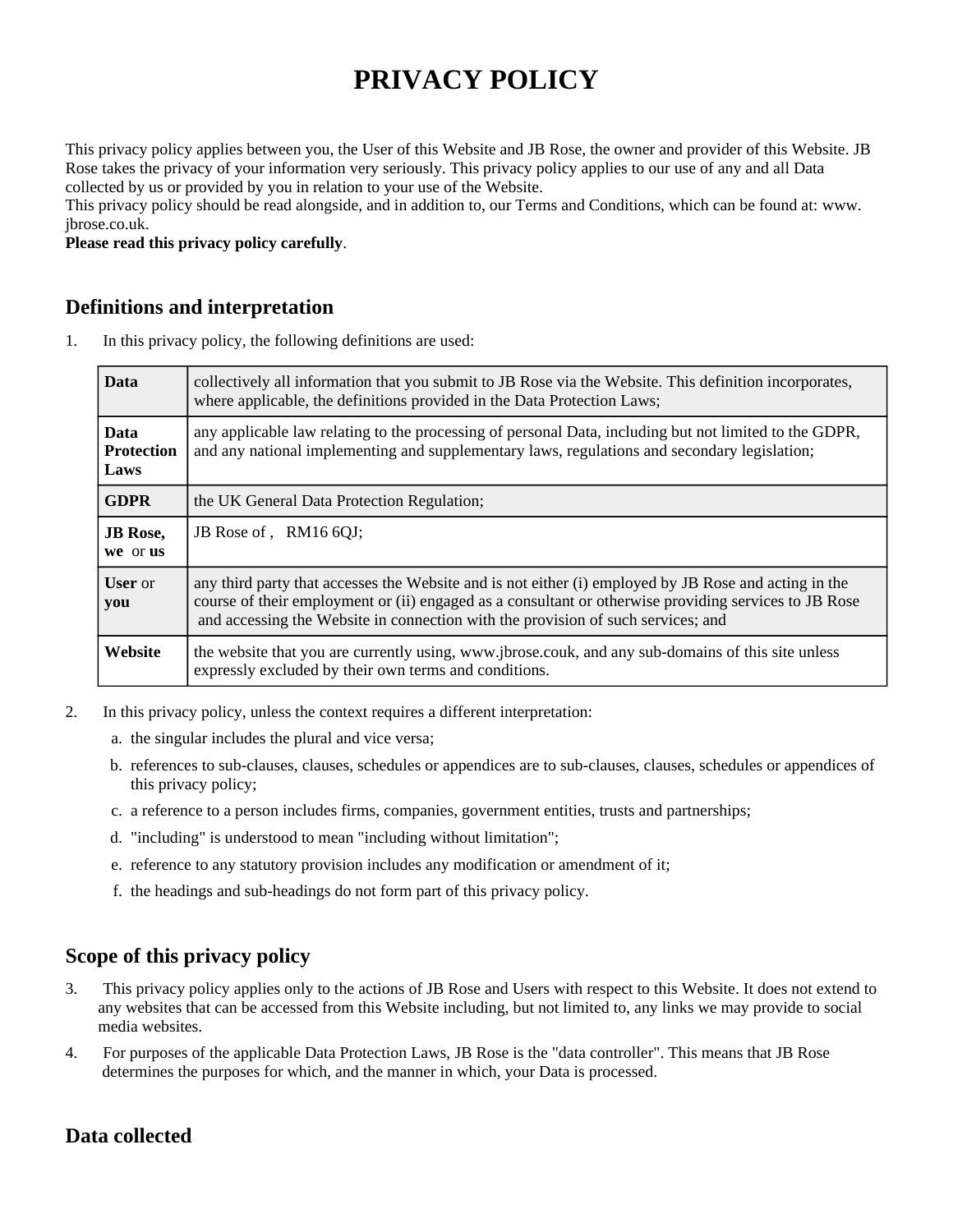- 5. We may collect the following Data, which includes personal Data, from you:
	- a. name;
	- b. date of birth;
	- c. gender;
	- d. profession;
	- e. contact Information such as email addresses and telephone numbers;
	- f. demographic information such as postcode, preferences and interests;
	- g. shopping and lifestyle buying habits;

in each case, in accordance with this privacy policy.

## **How we collect Data**

- 6. We collect Data in the following ways:
	- a. data is given to us by you ;
	- b. data is received from other sources; and
	- c. data is collected automatically.

## **Data that is given to us by you**

- 7. JB Rose will collect your Data in a number of ways, for example:
	- a. when you contact us through the Website, by telephone, post, e-mail or through any other means;
	- b. when you register with us and set up an account to receive our products/services;
	- c. when you complete surveys that we use for research purposes (although you are not obliged to respond to them);
	- d. when you enter a competition or promotion through a social media channel;
	- e. when you make payments to us, through this Website or otherwise;
	- f. when you elect to receive marketing communications from us;
	- g. when you use our services;

in each case, in accordance with this privacy policy.

# **Data that is received from publicly available third parties sources**

a. . 8. We will receive Data about you from the following publicly available third party sources:

## **Data that is collected automatically**

- 9. To the extent that you access the Website, we will collect your Data automatically, for example:
	- a. we automatically collect some information about your visit to the Website. This information helps us to make improvements to Website content and navigation, and includes your IP address, the date, times and frequency with which you access the Website and the way you use and interact with its content.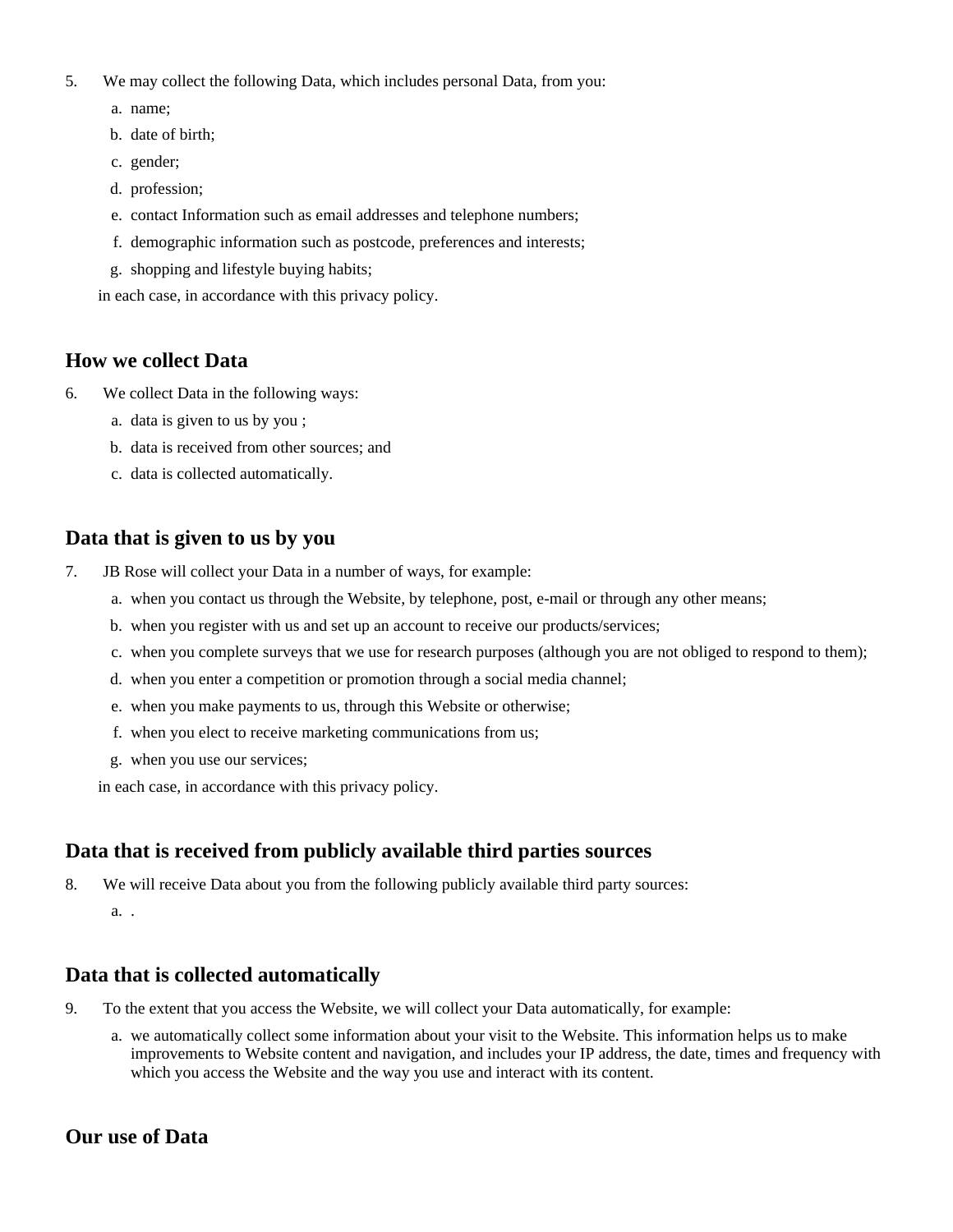- 10. Any or all of the above Data may be required by us from time to time in order to provide you with the best possible service and experience when using our Website. Specifically, Data may be used by us for the following reasons:
	- a. internal record keeping;
	- b. improvement of our products / services;
	- c. transmission by email of marketing materials that may be of interest to you;
	- d. contact for market research purposes which may be done using email, telephone, fax or mail. Such information may be used to customise or update the Website;

in each case, in accordance with this privacy policy.

- 11. We may use your Data for the above purposes if we deem it necessary to do so for our legitimate interests. If you are not satisfied with this, you have the right to object in certain circumstances (see the section headed "Your rights" below).
- 12. For the delivery of direct marketing to you via e-mail, we'll need your consent, whether via an opt-in or soft-opt-in:
	- a. soft opt-in consent is a specific type of consent which applies when you have previously engaged with us (for example, you contact us to ask us for more details about a particular product/service, and we are marketing similar products/services). Under "soft opt-in" consent, we will take your consent as given unless you opt-out.
	- b. for other types of e-marketing, we are required to obtain your explicit consent; that is, you need to take positive and affirmative action when consenting by, for example, checking a tick box that we'll provide.
	- c. if you are not satisfied about our approach to marketing, you have the right to withdraw consent at any time. To find out how to withdraw your consent, see the section headed "Your rights" below.
- 13. When you register with us and set up an account to receive our services, the legal basis for this processing is the performance of a contract between you and us and/or taking steps, at your request, to enter into such a contract.

# **Keeping Data secure**

- 14. We will use technical and organisational measures to safeguard your Data, for example:
	- a. access to your account is controlled by a password and a user name that is unique to you.
	- b. we store your Data on secure servers.
- 15. Technical and organisational measures include measures to deal with any suspected data breach. If you suspect any misuse or loss or unauthorised access to your Data, please let us know immediately by contacting us via this e-mail address: jbrose@telltarra.com.
- 16. If you want detailed information from Get Safe Online on how to protect your information and your computers and devices against fraud, identity theft, viruses and many other online problems, please visit www.getsafeonline.org. Get Safe Online is supported by HM Government and leading businesses.

## **Data retention**

- 17. Unless a longer retention period is required or permitted by law, we will only hold your Data on our systems for the period necessary to fulfil the purposes outlined in this privacy policy or until you request that the Data be deleted.
- 18. Even if we delete your Data, it may persist on backup or archival media for legal, tax or regulatory purposes.

# **Your rights**

- 19. You have the following rights in relation to your Data:
	- a. **Right to access** the right to request (i) copies of the information we hold about you at any time, or (ii) that we modify, update or delete such information. If we provide you with access to the information we hold about you, we will not charge you for this, unless your request is "manifestly unfounded or excessive." Where we are legally permitted to do so, we may refuse your request. If we refuse your request, we will tell you the reasons why.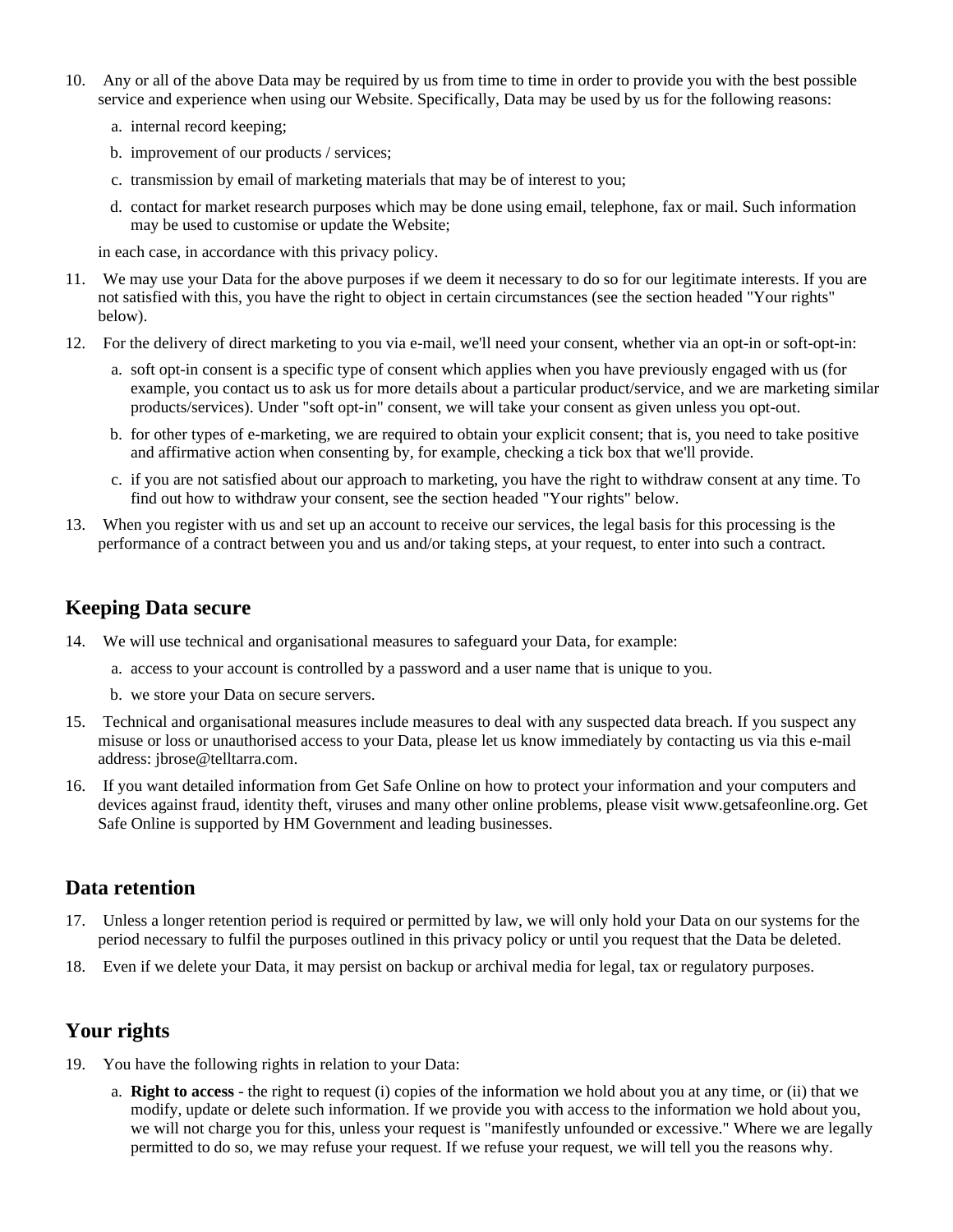- b. **Right to correct** the right to have your Data rectified if it is inaccurate or incomplete.
- c. **Right to erase** the right to request that we delete or remove your Data from our systems.
- d. **Right to restrict our use of your Data** the right to "block" us from using your Data or limit the way in which we can use it.
- e. **Right to data portability** the right to request that we move, copy or transfer your Data.
- f. **Right to object** the right to object to our use of your Data including where we use it for our legitimate interests.
- 20. To make enquiries, exercise any of your rights set out above, or withdraw your consent to the processing of your Data (where consent is our legal basis for processing your Data), please contact us via this e-mail address: jbrose@telltarra. com.
- 21. If you are not satisfied with the way a complaint you make in relation to your Data is handled by us, you may be able to refer your complaint to the relevant data protection authority. For the UK, this is the Information Commissioner's Office (ICO). The ICO's contact details can be found on their website at https://ico.org.uk/.
- 22. It is important that the Data we hold about you is accurate and current. Please keep us informed if your Data changes during the period for which we hold it.

#### **Links to other websites**

23. This Website may, from time to time, provide links to other websites. We have no control over such websites and are not responsible for the content of these websites. This privacy policy does not extend to your use of such websites. You are advised to read the privacy policy or statement of other websites prior to using them.

## **Changes of business ownership and control**

- 24. JB Rose may, from time to time, expand or reduce our business and this may involve the sale and/or the transfer of control of all or part of JB Rose. Data provided by Users will, where it is relevant to any part of our business so transferred, be transferred along with that part and the new owner or newly controlling party will, under the terms of this privacy policy, be permitted to use the Data for the purposes for which it was originally supplied to us.
- 25. We may also disclose Data to a prospective purchaser of our business or any part of it.
- 26. In the above instances, we will take steps with the aim of ensuring your privacy is protected.

## **General**

- 27. You may not transfer any of your rights under this privacy policy to any other person. We may transfer our rights under this privacy policy where we reasonably believe your rights will not be affected.
- 28. If any court or competent authority finds that any provision of this privacy policy (or part of any provision) is invalid, illegal or unenforceable, that provision or part-provision will, to the extent required, be deemed to be deleted, and the validity and enforceability of the other provisions of this privacy policy will not be affected.
- 29. Unless otherwise agreed, no delay, act or omission by a party in exercising any right or remedy will be deemed a waiver of that, or any other, right or remedy.
- 30. This Agreement will be governed by and interpreted according to the law of England and Wales. All disputes arising under the Agreement will be subject to the exclusive jurisdiction of the English and Welsh courts.

# **Changes to this privacy policy**

31. JB Rose reserves the right to change this privacy policy as we may deem necessary from time to time or as may be required by law. Any changes will be immediately posted on the Website and you are deemed to have accepted the terms of the privacy policy on your first use of the Website following the alterations.

You may contact JB Rose by email at jbrose@telltarra.com.